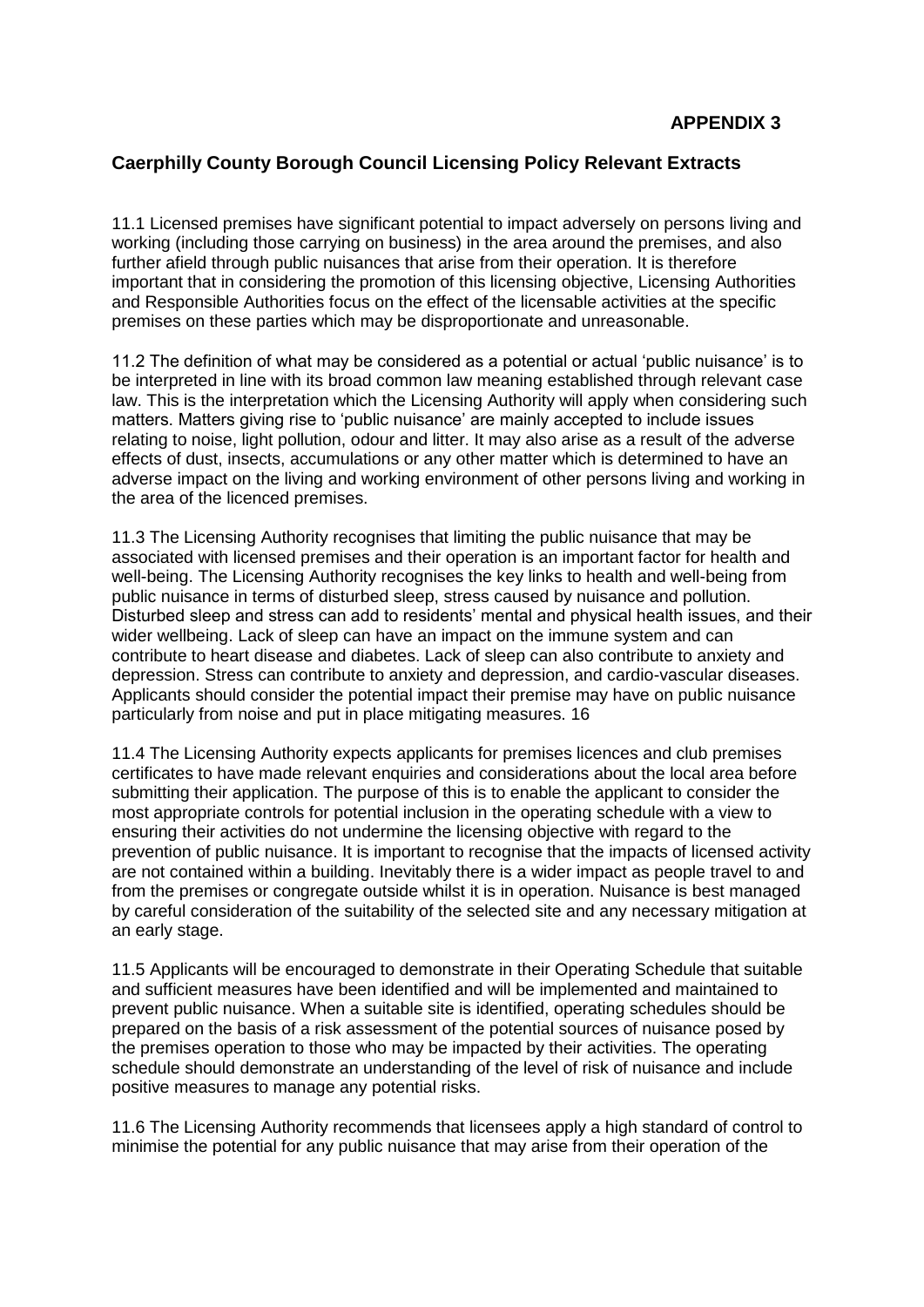premises, particularly where: • they are situated in a residential or noise sensitive area; or • extended opening hours are proposed.

11.7 The Licensing Authority recognises that beyond the immediate area surrounding the licensed premises the control that a licence-holder can exert over its patrons diminishes and individuals who engage in anti-social behaviour are accountable in their own right. However, applicants are encouraged to consider the actions they may take as a responsible licenceholder to mitigate the potential adverse impact of patrons. The operating schedule should again be used to demonstrate an understanding of the potential risks and the positive measures that may be implemented to manage such issues.

11.8 Applicants are encouraged to engage with the Licensing Authority and other relevant Responsible Authorities (such as Environmental Health) at an early stage and prior to the submission of an application, wherever reasonably practicable. These Authorities will be able to provide advice in respect of appropriate control measures that may be put in place, and included in the operating schedule, to mitigate the potential risks of public nuisance occurring.

14.5 Unreasonable, frivolous and vexatious representations will be disregarded. Representations that have been made and considered elsewhere, for example as an objection to a planning application, may also be disregarded where consideration of such representations would be duplication.

16.2 Therefore, any person is able to make representations in relation to certain types of applications as an "Other Person" However; all representations must relate to the licensing objectives and may not be frivolous or vexatious.

17.6 Applications for premises licences for permanent commercial premises should normally be from businesses with planning consent for the property concerned. However, applications for licences may be made before any relevant planning permission has been sought or granted by the Local Planning Authority.

17.11 The Licensing Authority is not bound by decisions made by the Planning Committee and vice versa.

17.12 Where, as a condition of planning permission, a terminal hour has been set for the use of premises for commercial purposes that is different to the licensing hours, the licensee must observe the earlier closing time in order to avoid any breach of their planning permission - for which they may be liable to prosecution under planning law (and vice versa where the licensing hours finish earlier than the planning permission).

19.5 A licence may be issued subject to conditions, which must be complied with at all times whilst the premise is being used for licensable activities during the times specified in the licence. Failure to comply with the terms and conditions of a licence or if licensable activities are carried out without a premises licence, may result in a fine, which is unlimited or a term of imprisonment of up to 6 months, or both.

28.1 When an application is made for the grant, variation or review of a premises licence or club premises certificate, representations about the application can be made by responsible authorities or other persons. However the Licensing Authority will usually give greater weight to representations that are made by people who can demonstrate that they would be directly affected by the carrying on of licensable activities at the premises concerned.

28.3 Representations can be made either be in support of an application or to express objections to an application being granted. However the Licensing Authority can only accept